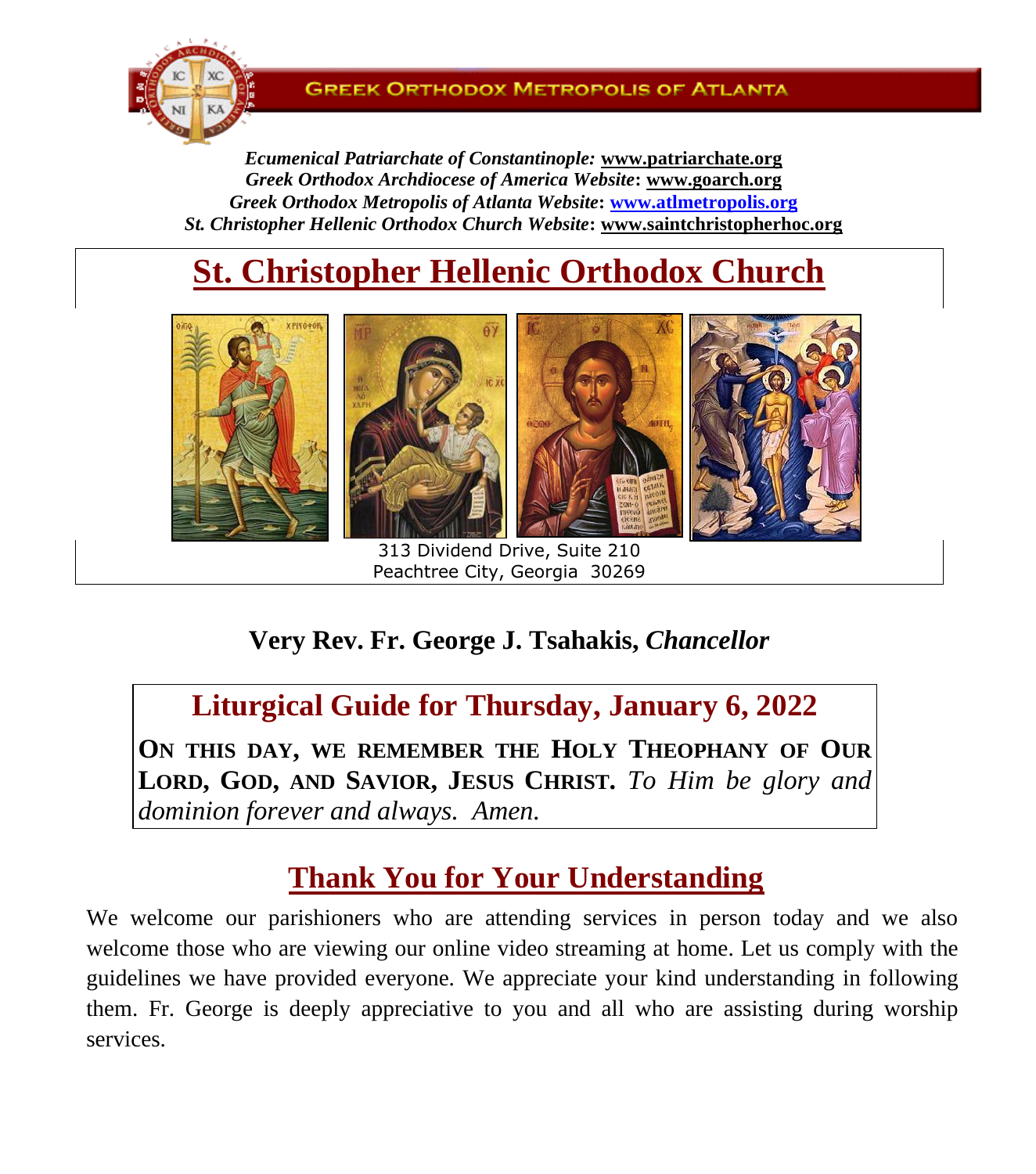Parishioners and visitors who are sick are asked to remain at home to recover and rest. We strongly encourage all parishioners who visit to resume wearing masks to slow the spread of the Delta variant in response to [His Eminence Metropolitan Alexios' request to our Clergy and](https://12343.sites.sheenomo.com/news/concerning-masks-in-our-parishes-august-19)  [Parish Councils](https://12343.sites.sheenomo.com/news/concerning-masks-in-our-parishes-august-19) to do so.

*Please consider that only baptized and chrismated Orthodox Christians in canonical good standing may approach for Holy Communion. All are invited to partake of the Antidoron ("instead of the gifts") distributed at the conclusion of today's Divine Liturgy.*

## **SPECIAL HYMNS SUNG TODAY:**

### **1./3./5./10. Hymn of the Theophany of our Lord –** *(Hymnal-pp.208-211)***:**

This hymn is sung *after* Great Vespers , *before and after* the Small Entrance, and instead of *Ithomen to fos, "We have seen the true light"* after the distribution of Holy Communion): "At Your baptism in the Jordan, O Lord, the worship of the Trinity was made manifest, for the Father's voice bore You witness, by calling You His beloved Son, and the Spirit in the form of a dove, confirmed the truth of the Father's Word. O Christ our God, You have appeared to us and enlightened the world. Glory to You."

#### **2. Hymn for Second Antiphon –** *(Hymnal-p.28)***:**

*On the occasion of Theophany feast, we sing the following hymn instead of the regular Soson imas, "Save us, O Son of God": "*Save us, O Son of God, Who was baptized in the Jordan River by St. John the Baptist, as we sing to You, Alleluia."

#### **4. Small Entrance Exclamation of the Priest:**

*On the occasion of today's feast, the Priest intones the following at the Small Entrance:* "Blessed in He Who comes in the Name of the Lord. God is the Lord and has revealed Himself to us. Save us, O Son of God, Who was baptized in the Jordan River by St. John the Baptist, as we sing to You, Alleluia."

#### **6. Kontakion of the Holy Theophany of our Lord –** *(Hymnal-p.-248-249)***:**

This hymn is sung *after* the Small Entrance: "You have revealed Yourself to the world today, and Your light shines forth on us, who sing Your praise with full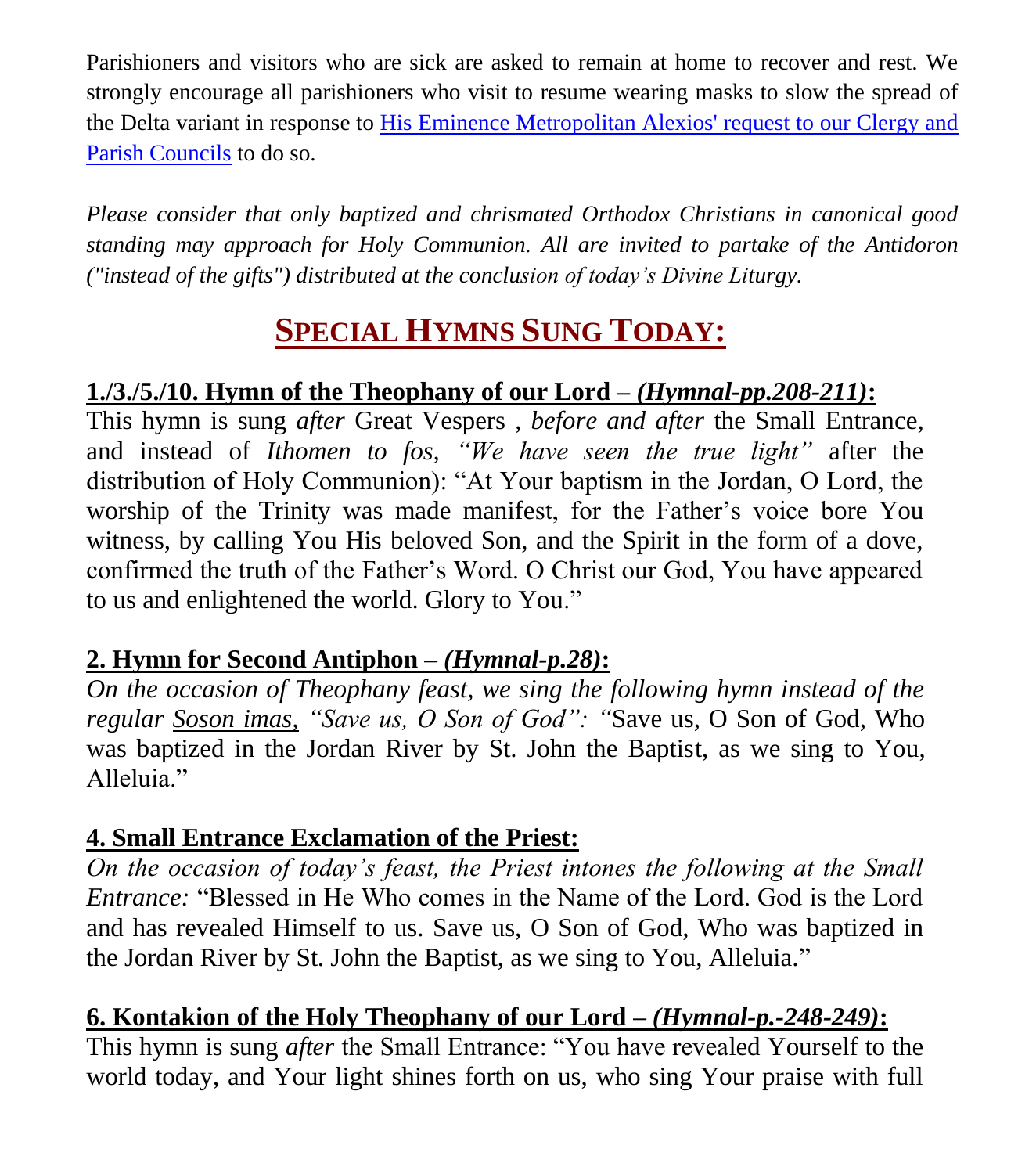knowledge: You have come to us, O Lord; You are made manifest, O inaccessible Light.

#### **7. Trisagion Hymn –** *(Hymnal-p. 292-293)***:**

*On the occasion of today's feast, we sing the following hymn instead of the Trisagion hymn: "*As many of you as have been baptized into Christ have clothed yourselves in Christ. Alleluia. (3)"

#### **8. Megalynarion (Hymn to the Theotokos) –** *(not in Hymnal)***:**

*Today, instead of "Axion Estin" or "Truly it is proper to call you blessed…", we sing:* O my soul, magnify her who is greater in honor and in glory than the armies of heaven. Every tongue is dumbfounded to extol as is worthy; a supermundane mind is dizzied praising you with hymns, O Theotokos. Nonetheless accept our faith, since you are full of goodness, for you have seen our longing indeed inspired by God. Lady, as the protectress of Christians, you do we magnify.

### **9. Communion Hymn –** *(Hymnal-p. 327)***:**

*On the occasion of today's feast, the following hymn is sung instead of "Aineite" or "*Praise the Lord*":* "The grace of God has appeared, for the salvation of all people. (Titus 2:11) (3) Alleluia."

## **SCRIPTURAL PASSAGES FROM TODAY'S DIVINE LITURGY**

*The Scriptures were not given us for this only, that we might have them in books, but that we might engrave them on our hearts.* – St. John Chrysostom

### **Epistle Reading During Divine Liturgy (Titus 2:11-14; 3:4-7)**

*For the grace of God has appeared, bringing salvation to all, training us to renounce impiety and worldly passions, and in the present age to live lives that are self-controlled, upright, and godly, while we wait for the blessed hope and the manifestation of the glory of our great God and Savior, Jesus Christ. He it is who gave Himself for us that He might redeem us from all iniquity and purify for Himself a people of His own who are zealous for good deeds.*